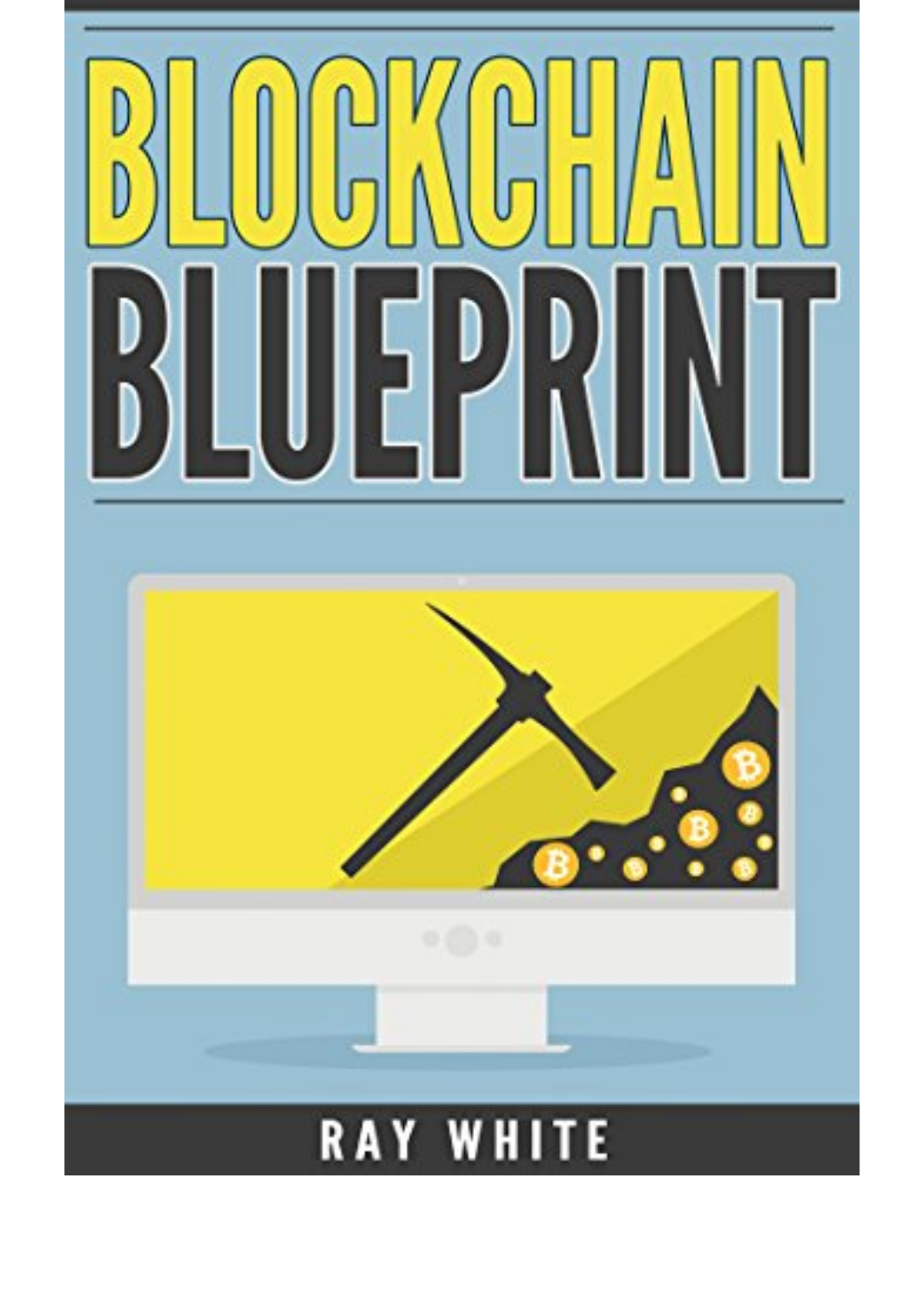*RAY WHITE*

## **BLOCKCHAIN BLUEPRINT**

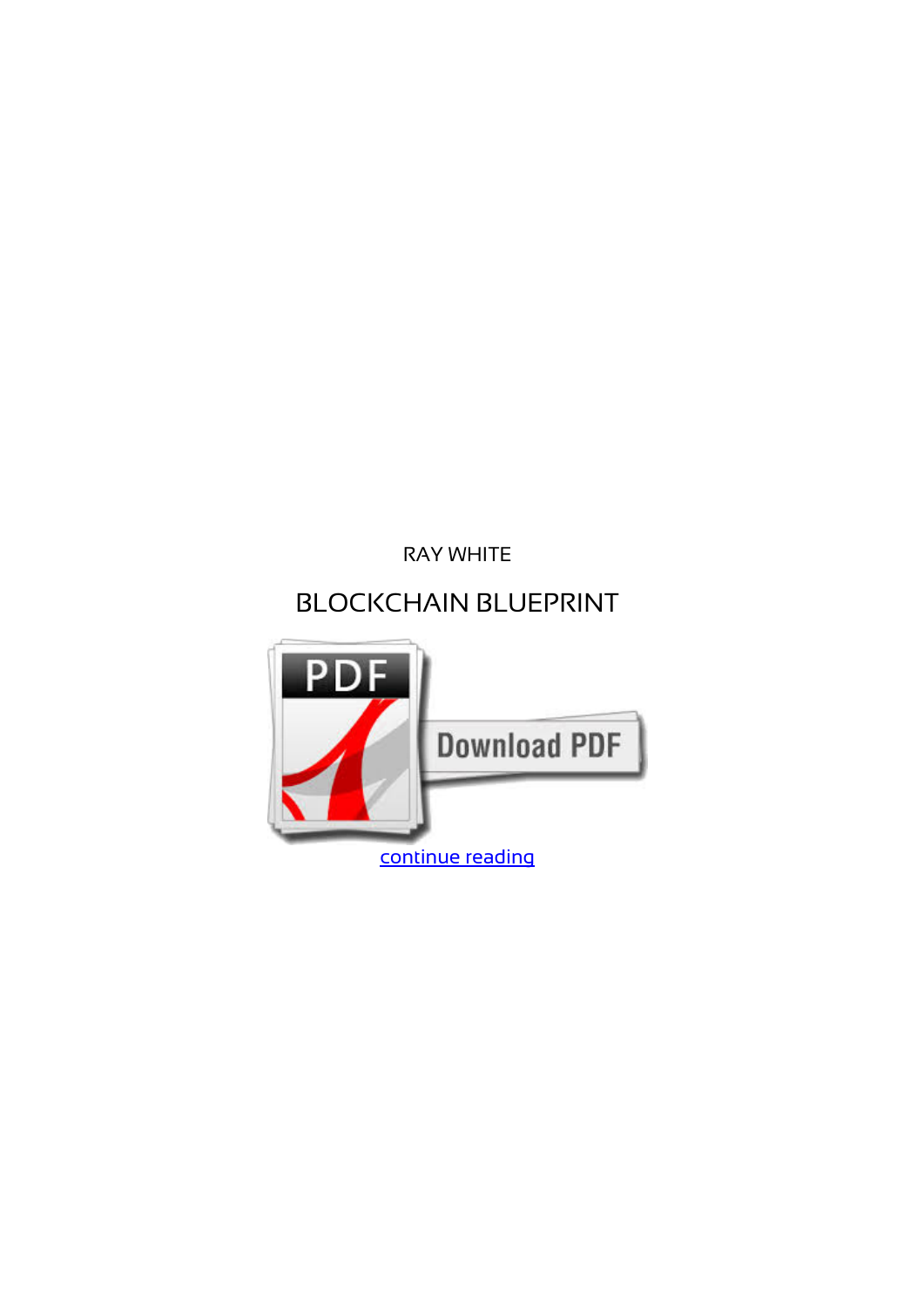Blockchain: this is the word. Are you searching for the Ultimate guidebook to understanding blockchain, bitcoin, cryptocurrencies, smart contracts and the continuing future of cash?is bringing us the web of value: a fresh, distributed platform which will help us reshape the business world and transform the aged order of human affairs for the better. Much like main paradigm shifts that preceded it, the blockchain will generate winners and losers. Governments and companies are rushing to implement blockchain technology in a range of areas that could influence every person on the planet within a few years. Is definitely blockchain technology one of the greatest technological revolutions ever sold or is it just hype? It implies, most importantly, monumental and wide-reaching alter—s sick of paying big charges to send money house to family members. Or a consumer who wants to know where that hamburger meats really came from. Also Bitcoin became a buzzword over night. A cyber-enigma with an enthusiastic following, it arises in headlines and fuels endless press debate.cates to insurance statements and even votes. This raises the issue: Why should anyone value Bitcoin?spread adoption in several areas.In age cryptocurrency, Cybermoney is poised to start a revolution, one which could entirely re-invent traditional financial and social structures while bringing the world's billions of "unbanked" Blockchain is The technology likely to have the best impact on the continuing future of the globe economy is here, and it' Cryptocurrency represents the guarantee of a economic climate with out a middleman, one possessed by the people who use it and one safeguarded from the devastation of a 2008-type crash.But bitcoin, the most famous of the cybermonies, brings with it a popularity for instability, crazy fluctuation, and illicit business; some fear it has the power to eliminate jobs and to upend the concept of a nation-state. Will blockchain technology trigger governments and banking systems to change the way they process information or will it be business as typical?for better and for worse. Nonetheless it is here to stay, and you disregard it at your peril.s already seeing wide individuals right into a brandnew global overall economy.s not self-driving vehicles, solar technology, or artificial cleverness. The first generation of the digital revolution brought us the web of information. The second era— And the ones examples are hardly the tip of the ice This is actually the place. Blockchain is the ingeniously simple, revolutionary protocol that allows transactions to be simultaneously anonymous and secure by maintaining a tamperproof public ledger of value.re an immigrant who's the technology that drives bitcoin and other digital currencies, the underlying framework has the potential to move far beyond these and record virtually everything of worth to humankind, from birth and loss of life certifi You can evidently use it to buy just about anything from espresso to cars, yet few people appear to truly understand what it really is. Thinking about care? Maybe you're a music lover who wants artists to produce a living off their art.ll consider the answers to these questions along with addressing the various sides of the arguments, for and against, blockchain technology. Maybe you' Though it' In this publication, we' Or a business owner searching for a new system to create a business.powered simply by blockchain technology—berg. This technology is public, encrypted, and designed for anyone to make use of. It'This is the reason why blockchain is so important.Blockchain isn't just bitcoin, blockchain technology is a lot bigger than bitcoin in fact it is predicted to change the globe. Blockchain